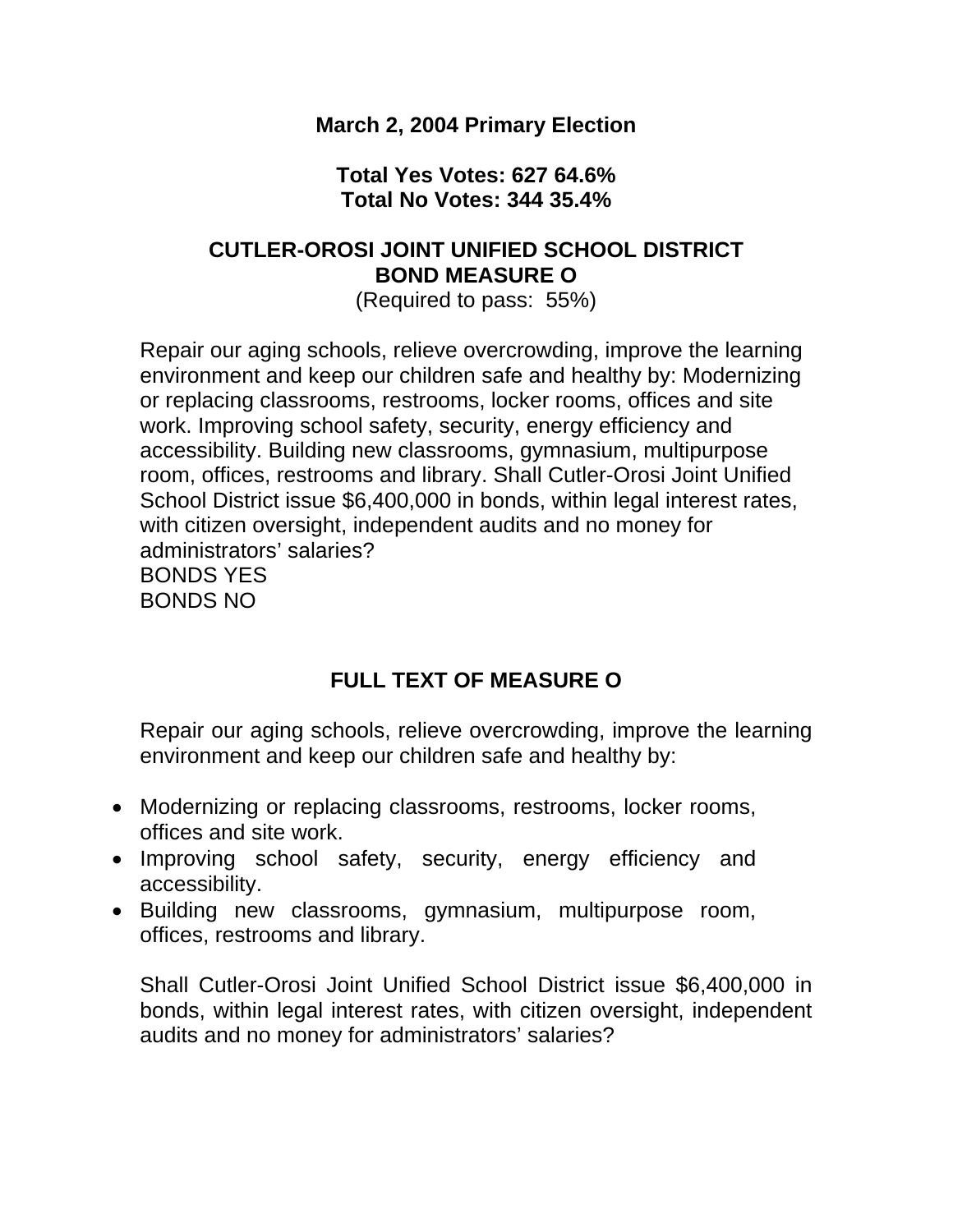The average age of District schools is over 40 years old. The oldest District school building has been serving students and the community for more than 65 years.

In order to provide our local students with the same classrooms and school facilities as other California school districts, major repairs, upgrades, and classroom construction are necessary to ensure these buildings will remain functional for future generations.

The Board has prepared a facilities plan and identified significant repairs, upgrades, and classroom construction needs due to increased enrollment that are more than the District is able to fund from currently available sources or annual revenues.

The District has sought, and continues to seek, all available outside sources of funding to improve our school buildings, including local, state, and federal grants and state bond funds. Historically, the state requires that local school districts provide local funds as a condition of receipt of state matching funds. The District is eligible for approximately \$15,179,388 million in total State matching funds including hardship.

It is necessary to seek voter approval of a bond measure in order to provide the local funding for identified school facility repairs, modernization projects, and growth needs to address student enrollment.

As required by the California Constitution, the proceeds from the sale of the bonds will be used only for the provision of school facilities by construction, reconstruction, rehabilitation or replacement of school facilities, including the furnishing and equipping of school facilities, or the acquisition or lease of real property for school facilities, and not for any other purpose, including teacher and administrator salaries and other school operating expenses. The proceeds of the bonds will be deposited to a Building Fund and the chief fiscal officer of the District will annually file a report with the Board of Trustees, which report shall contain information regarding the amount of funds collected and expended, as well as the status of the projects listed in the ballot measure.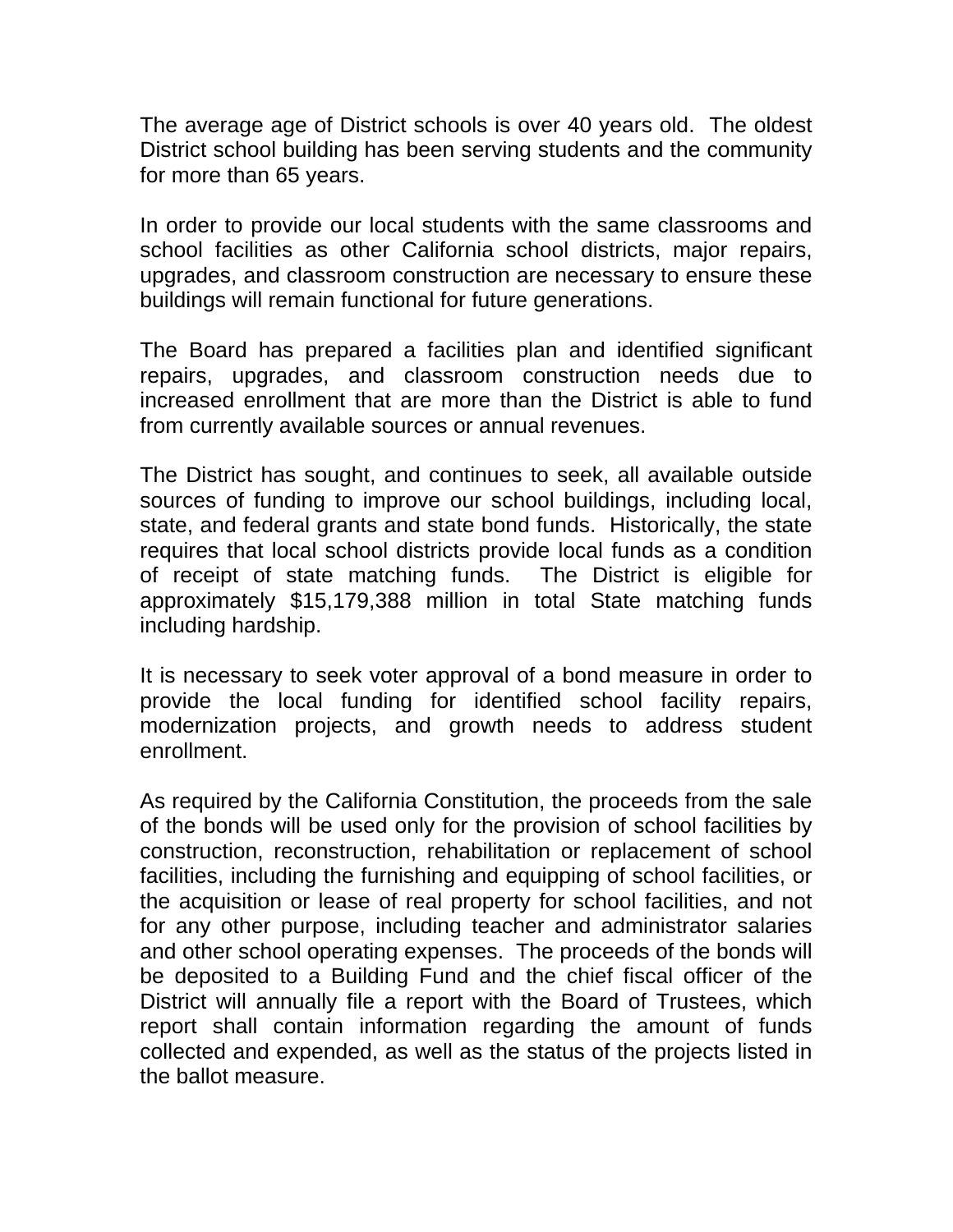The specific school improvement projects are as follows:

Palm Elementary School:

- Replace the existing portable multipurpose facility with a larger permanent facility.
- Modernize portions of the campus for accessibility, fire alarm and energy efficiency.
- Replace the existing portable multipurpose facility with a larger permanent facility (possible partial funding from growth funds).
- Upgrade classroom electrical systems for better access to technology.
- Upgrade plumbing and mechanical systems.

## El Monte Jr. High (formerly known as Golden Valley) School:

- Build new classrooms, gymnasium and library.
- Upgrade classroom electrical systems for better access to technology.
- Upgrade plumbing and mechanical systems.

## Golden Valley (formerly known as El Monte) Elementary School:

- Modernize portions of the campus for accessibility, fire alarm, and energy efficiency.
- Renovate facility by replacing some interior and exterior finishes.
- Upgrade classroom electrical systems for better access to technology.
- Upgrade plumbing and mechanical systems.

# Cutler Elementary School:

- Modernize portions of the campus for accessibility, fire alarm and energy efficiency.
- Replace the existing dilapidated non-accessible restroom with a new restroom building.
- Build classrooms, restrooms and administration facilities.
- Upgrade classroom electrical systems for better access to technology.
- Upgrade plumbing and mechanical systems.

Orosi High School: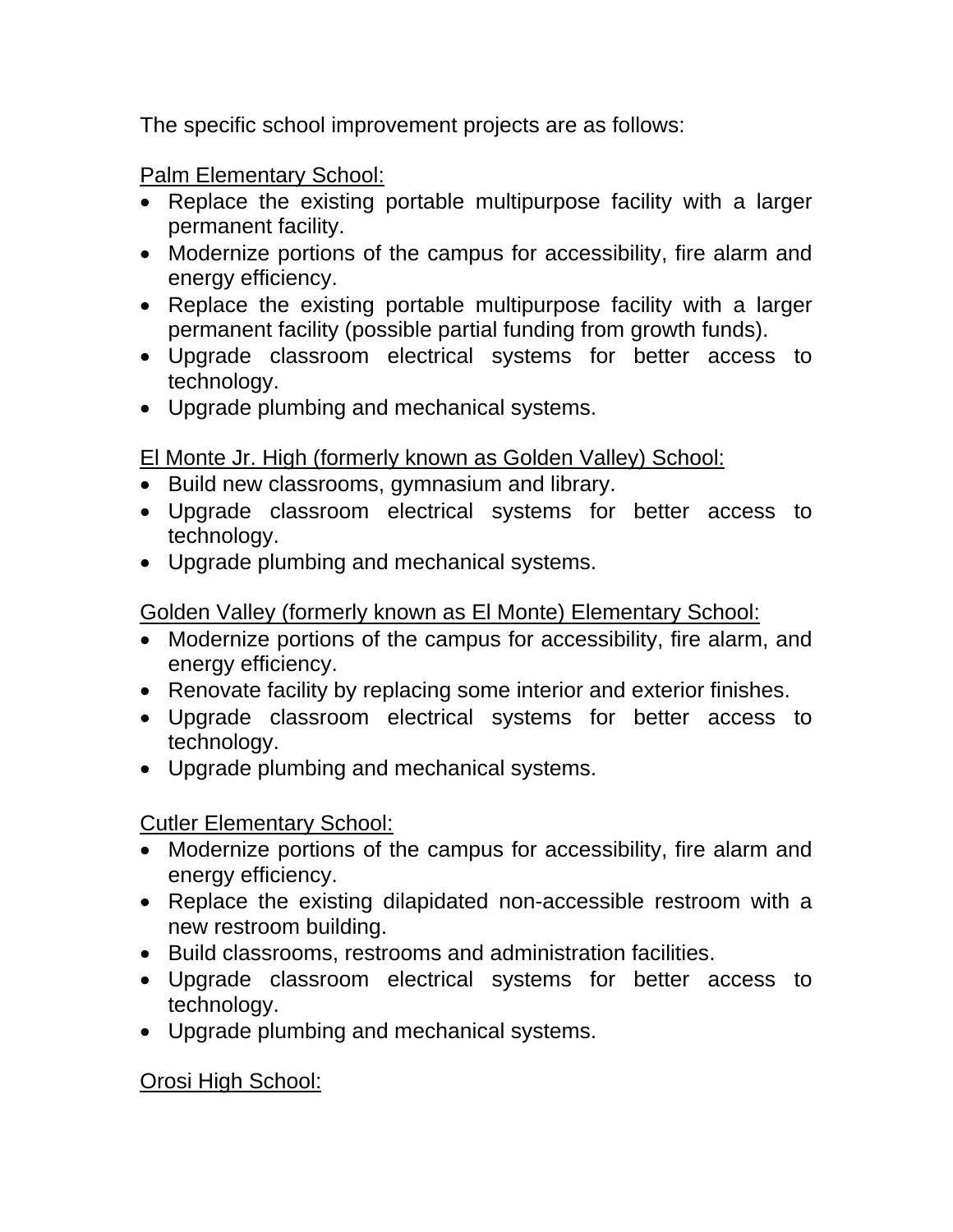- Replace an existing classroom wing/administration building with an accessible, maintainable and energy efficient larger facility.
- Replace the existing dilapidated portable restroom with a new permanent restroom building.
- Modernize locker rooms including increasing the girl's facility to an appropriate equal size.
- Modernize portions of the campus for accessibility, fire alarm and energy efficiency.
- Replace existing dilapidated portables with new portables.
- Replace existing classroom wing/administration buildings with an accessible, maintainable and energy efficient larger facility (partial funding from growth funds).
- Upgrade sports facilities for regulations and accessibility.
- Provide new classrooms and restroom facilities.
- Upgrade classroom electrical systems for better access to technology.
- Upgrade plumbing and mechanical systems.

# Sierra Elementary School:

- Modernize portions of the campus for accessibility, fire alarm and energy efficiency.
- Upgrade classroom electrical systems for better access to technology.
- Upgrade plumbing and mechanical systems.

# Yettem Continuation High:

- Modernize portions of the campus for accessibility, fire alarm and energy efficiency.
- Replace existing dilapidated kitchen with new facility.
- Replace existing dilapidated portables with new portables.
	- Upgrade classroom electrical systems for better access to technology.
	- Upgrade plumbing and mechanical systems.

# Lovell Continuation School:

- Modernize portions of the campus for accessibility, fire alarm and energy efficiency.
- Modify and renovate interior classrooms and other spaces.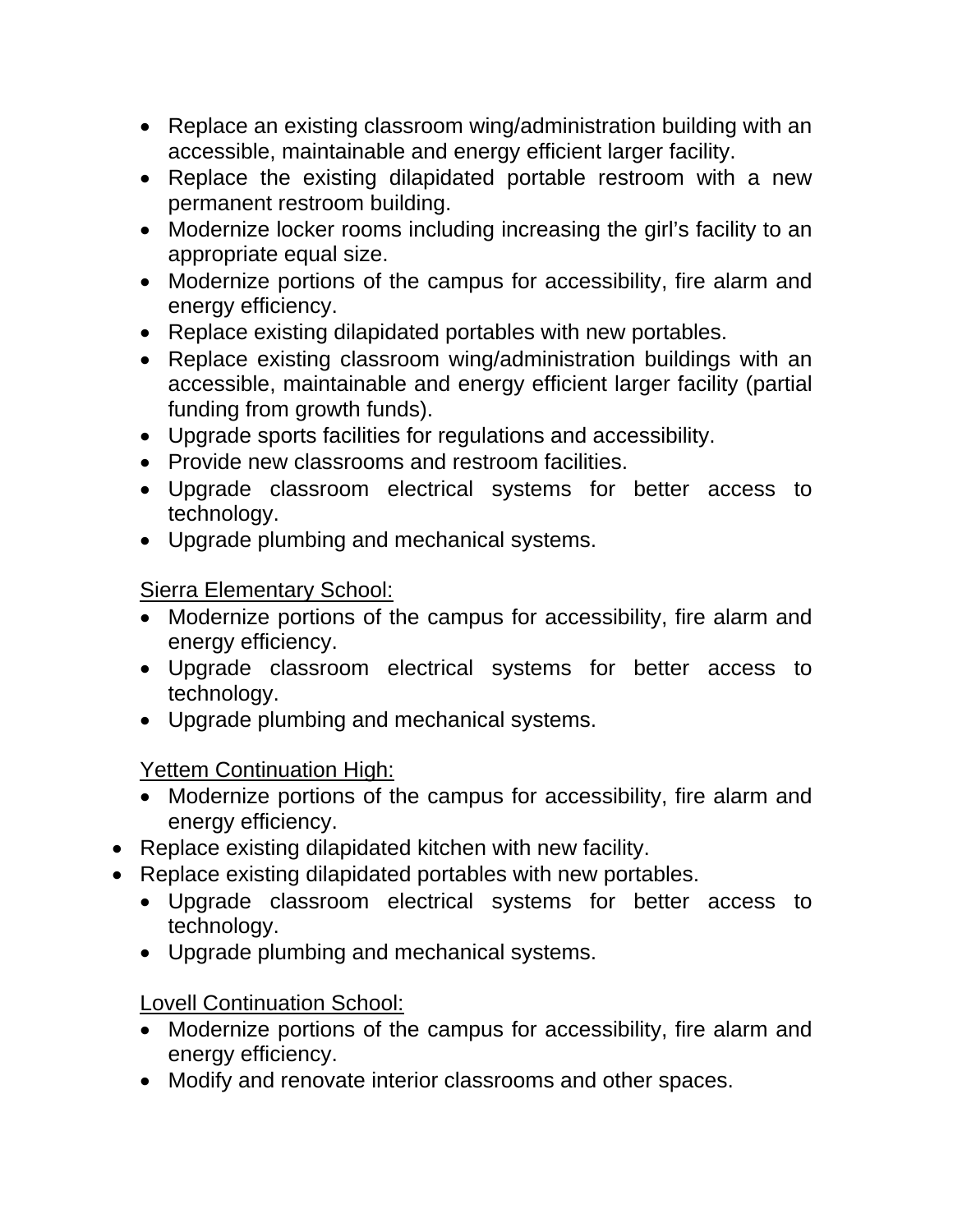- Upgrade classroom electrical systems for better access to technology.
- Upgrade plumbing and mechanical systems.

Approval of this measure allows the district to receive matching state funds if such funds become available.

If state matching funds become available, they will be used for and applied to the projects as listed. Completing the listed projects as stated is dependent on receiving both the bond funds and the state matching funds. Should state matching funds not become available when needed, the local bond money will be used to build as much of the needed facilities as possible

The District's Board of Trustees has certified that it has evaluated safety, class size reduction and information technology needs in developing the foregoing list.

**No Administrator Salaries.** Proceeds from the sale of bonds authorized by this proposition shall be used only for the construction, reconstruction and/or rehabilitation of school facilities including the furnishing and equipping of school facilities or acquisition or lease of real property for school facilities and construction management by district personnel and not for any other purpose, including teacher and administrator salaries and other school operating expenses.

The District's Board of Trustees will conduct an annual, independent performance audit to ensure that the funds have been expended only on the project list set forth above.

The District's Board of Trustees will conduct an annual, independent financial audit of the proceeds from the sale of the Bonds until all of those proceeds have been expended for the school facilities projects.

Pursuant to Section 15772 of the Education Code, the District's Board of Trustees will appoint a citizens' oversight committee and conduct annual independent audits to assure that funds are spent only on school and classroom improvements and for no other purposes.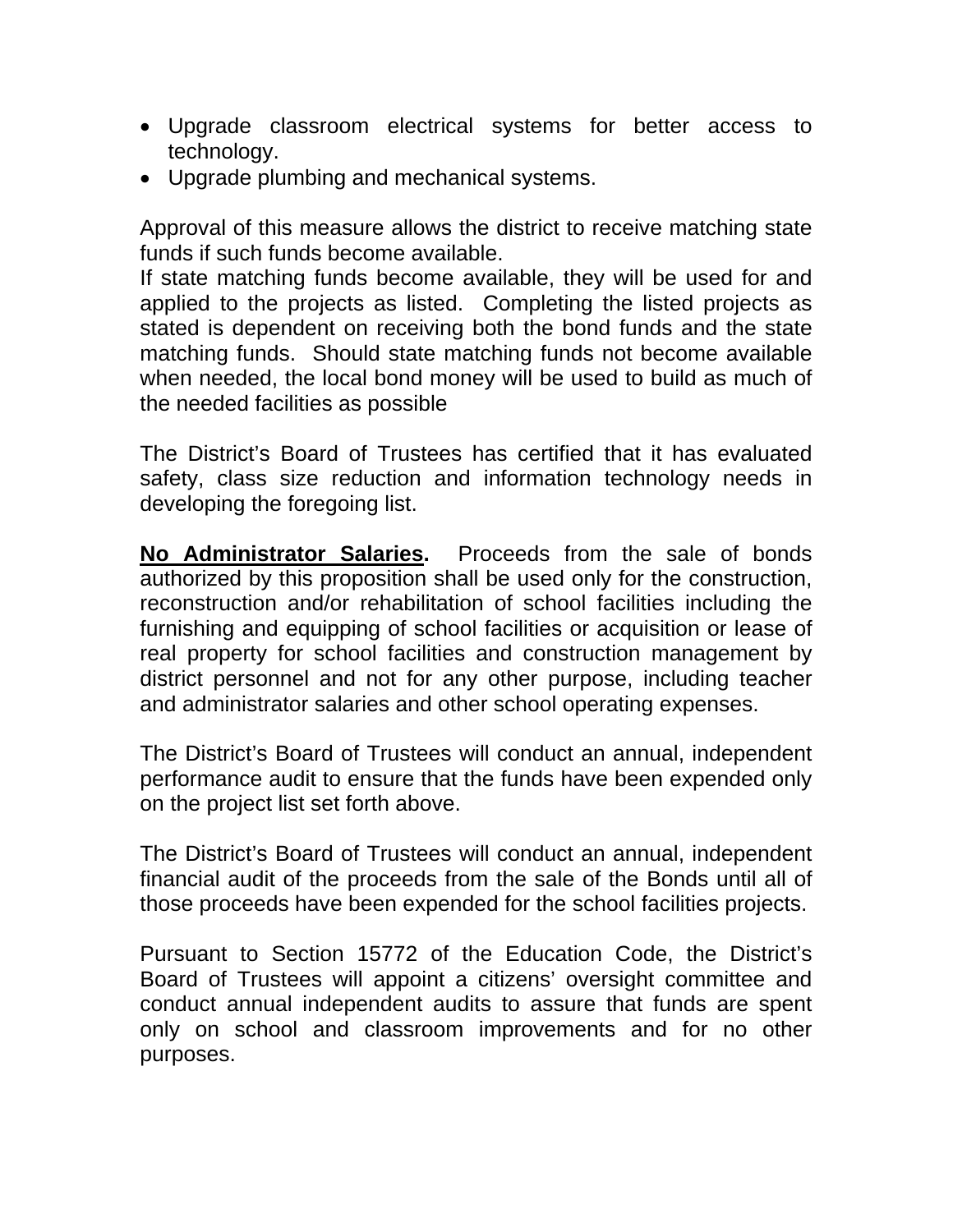As required by Section 53410 of the Government Code the following accountability measures are hereby made a part of the District's Bond Measure (the "Measure"):

(a) The specific purpose of the bonds is to improve the quality of education by constructing and modernizing school facilities.

(b)The proceeds from the sale of the District's bonds will be used only for the purposes specified in the Measure, and not for any other purpose;

(c)The proceeds of the Bonds will be deposited into a Building Fund to be held by the Tulare County Treasurer, as required by the California Education Code; and

(d) The chief fiscal officer of the District shall file an annual report with the Board of Trustees of the District, which report shall contain pertinent information regarding the amount of funds collected and expended, as well as the status of the projects listed in the Measure.

#### **IMPARTIAL ANALYSIS BY TULARE COUNTY COUNSEL BOND MEASURE O**

Section 1 of Article XIIIA of the California Constitution authorizes an increase of the ad valorem taxes to pay bonded indebtedness for construction, rehabilitation, or replacement of school facilities, including furnishing and equipping school facilities, or acquisition or lease of real property for school facilities, if approved by 55 percent of qualified electors.

If 55 percent of the qualified electors who vote on the measure vote in favor of the measure, the Cutler-Orosi Joint Unified School District (the "District") will be authorized to incur debt by issuing general obligation bonds to provide financing for the specific school facilities projects listed in the measure. Proceeds may only be used for the stated purpose and not for any other purpose, including teacher and administrator salaries, or other school operating expenses.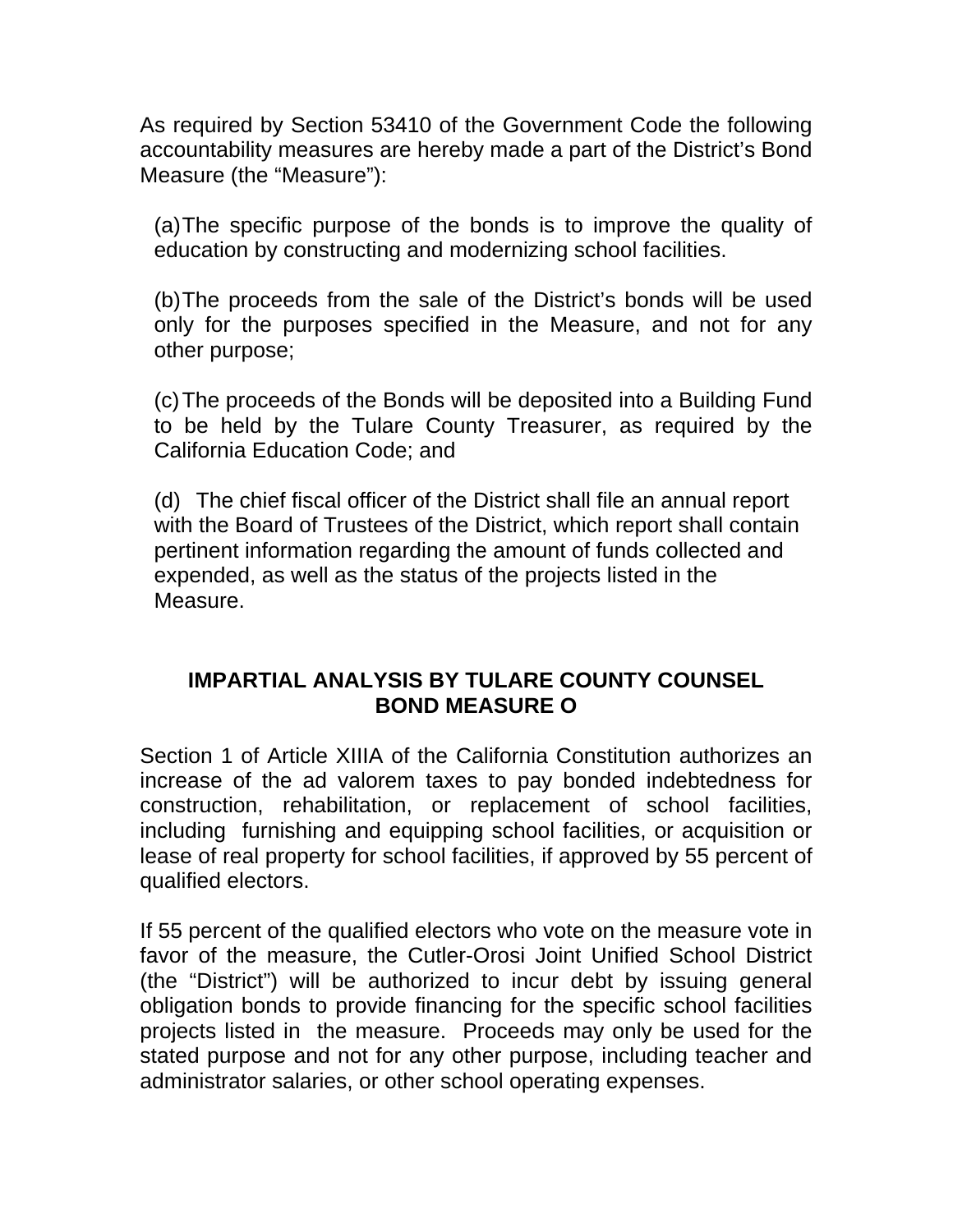If the measure is approved, the District will be authorized to increase the ad valorem taxes on property located within the District's boundaries to pay the bond principal, interest and associated costs. The maximum principal amount of the proposed bond is not to exceed \$6,400,000.00. By statute, total bonded indebtedness for a unified school district is limited to 2.5% of the assessed value of the taxable property of the District. If issued under the Government Code, the maximum duration of the bonds cannot exceed 40 years. issued under the Education Code, the maximum duration of the bond cannot exceed 25 years. The exact effect on tax rates cannot be determined until after the bonds are sold.

Expenditure of bond revenues will be actively reviewed by an independent Citizens' Oversight Committee. An independent financial audit of the proceeds, and an independent performance audit of the specific projects will be performed annually. An annual report will be prepared by the chief fiscal officer of the District, indicating the amount of funds collected and expended, and the status of any project listed in the measure.

Completion of the listed projects assumes receipt of \$15,179,388.00. Approval of this bond measure does not guarantee State matching funds will be received. Should State matching funds not become available, the District will use the proceeds to build as much of the needed facilities as possible to be determined by the District.

This bond measure makes no change to existing law. The electors entitled to vote on this measure are the registered voters within the boundaries of the District. If the measure is not approved by at least 55 percent of the votes cast, the measure will fail and the bonds will not be issued.

KATHLEEN BALES-LANGE Tulare County Counsel

By: Judy Chapman Deputy County Counsel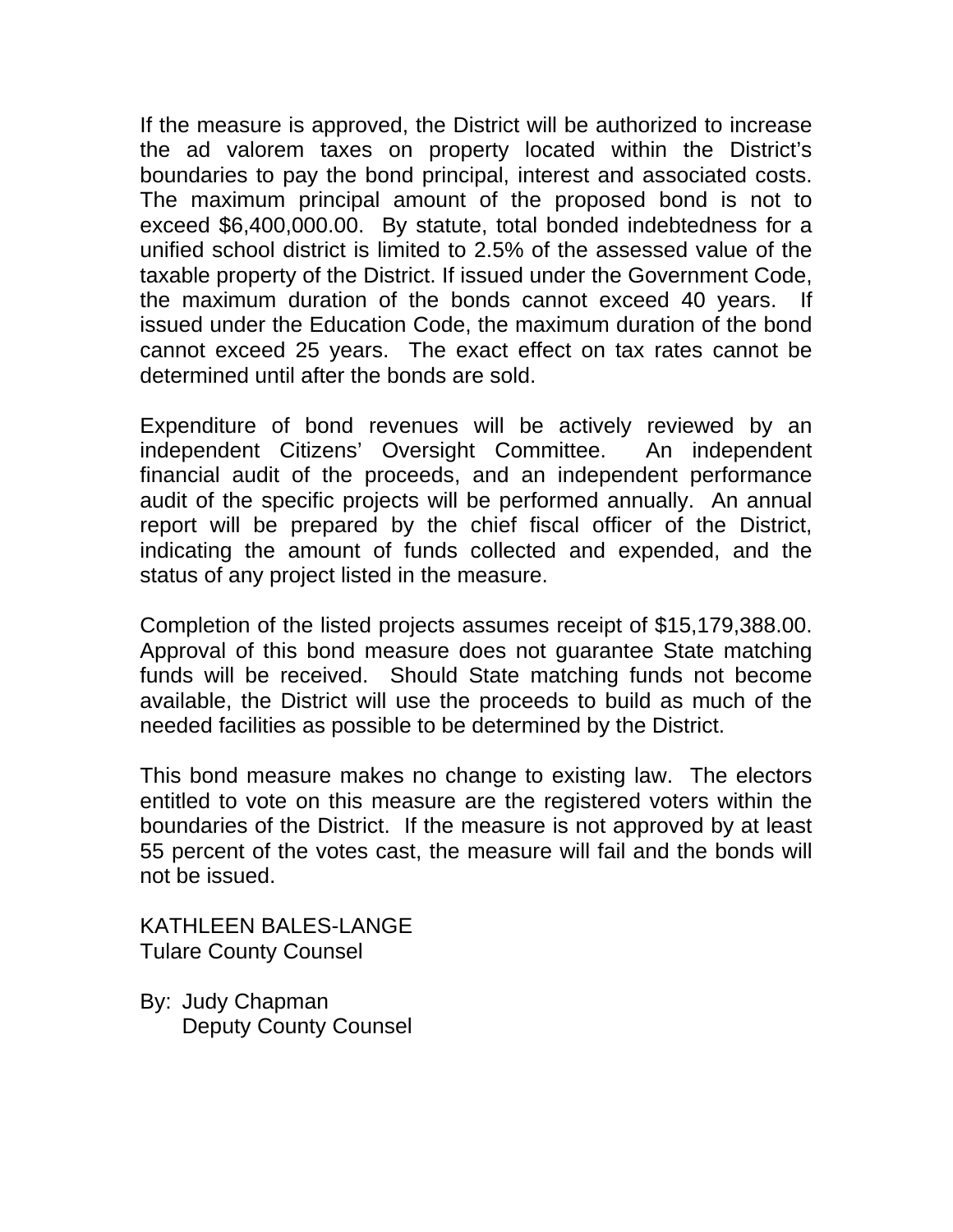#### **TAX RATE STATEMENT BOND MEASURE O**

An election will be held in the Cutler-Orosi Joint Unified School District of Tulare County on March 2, 2004 to authorize the sale of \$6,400,000 in general obligation bonds. The following information is submitted in compliance with Sections 9401 and 9404 of the California Elections Code.

1. The best estimate of the tax rate which would be required to fund this bond issue during the first fiscal year after the sale of the first series of bonds, based on estimated assessed valuations available at the time of filing of this statement, is 6 cents per \$100 (\$60 per \$100,000) of assessed valuation in fiscal year 2004-05.

2. The best estimate of the highest tax rate which would be required to fund this bond issue, based on estimated assessed valuations available at the time of filing this statement, is 6 cents per \$100 (\$60 per \$100,000) of assessed valuation in fiscal year 2008-9.

3. The best estimate of the tax rate which would be required to fund this bond issue during the first fiscal year after the sale of the last series of bonds, based on estimated assessed valuations available at the time of filing of this statement is 6 cents per \$100 (\$60 per \$100,000) of assessed valuation in fiscal year 2007-8.

These estimates are based on projections derived from information obtained from official sources. The actual tax rates and the years in which they will apply may vary depending on the timing of bond sales, the amount of bonds sold at each sale, and actual increases in assessed valuations. The timing of the bond sales and the amount of bonds sold at any given time will be governed by the needs of the District. Actual assessed valuations will depend upon the amount and value of taxable property within the District as determined in the assessment and the equalization process.

Dated: October 10, 2003

s/ Frank N. Murphy **Superintendent**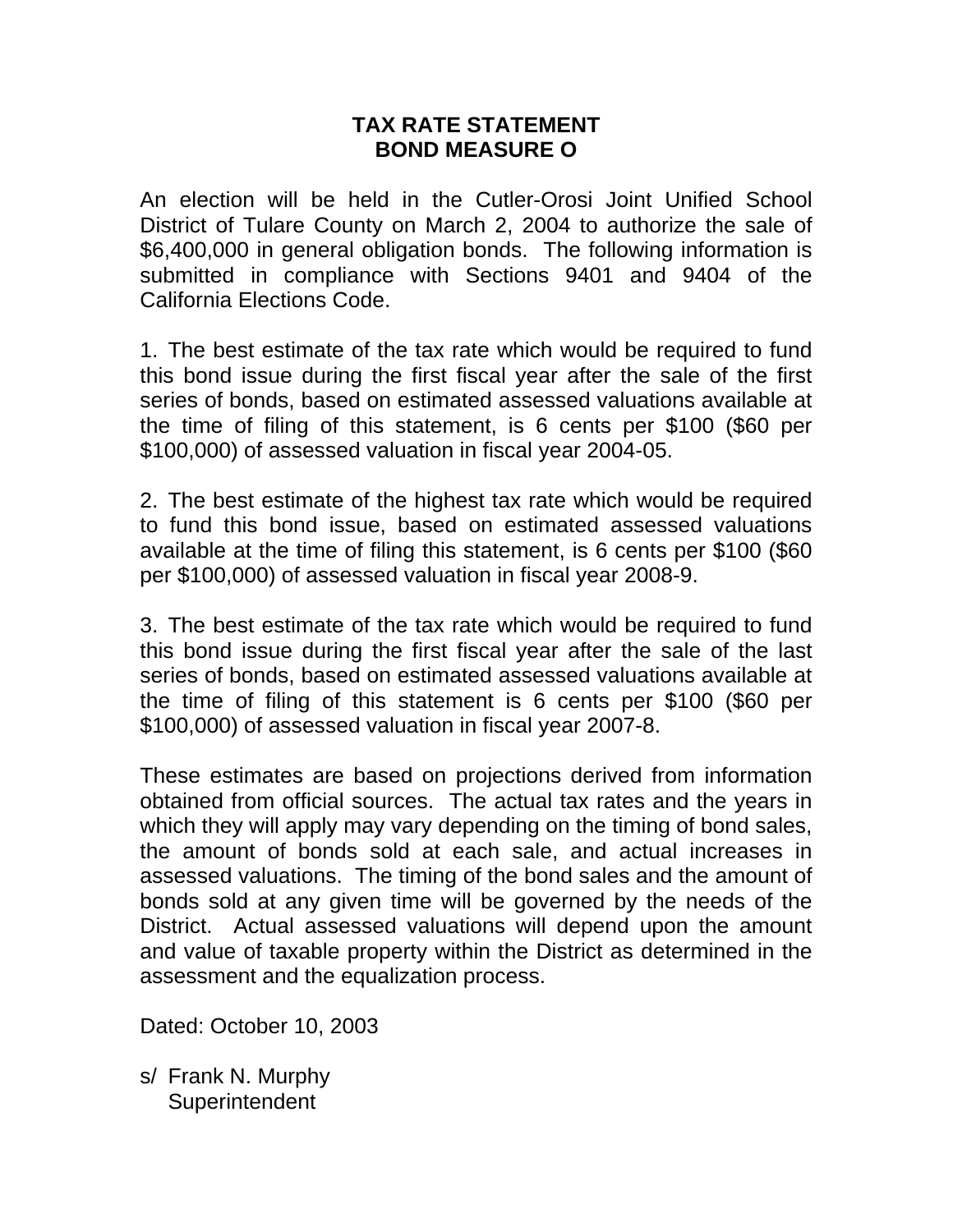Cutler-Orosi Joint Unified School District

## **ARGUMENT IN FAVOR OF MEASURE O**

Your yes vote will have a lasting, positive impact on our children's schools and on our community.

### **IT WILL IMPROVE OUR SCHOOLS.**

Students in the Cutler-Orosi Joint Unified School District have received a quality education for more than 100 years. The average age of the schools in the District is over 40 years. We need to repair, upgrade, and renovate outdated classrooms and facilities. Originally designed to accommodate less than 3,000 students, our current enrollment is over 4,000. We need to provide improved classrooms and reduce student overcrowding.

#### **Money from the bond will:**

- Make health and safety improvements such as handicapped access and replacement of classrooms, multipurpose room, and other facilities
- Upgrade inadequate classroom electrical systems to accommodate computers and modern technology.
- Upgrade restrooms and replace inadequate plumbing and sewer systems.
- Modernize 30-year old facilities and replace temporary relocatable classrooms.

#### **IT MAKES FINANCIAL SENSE**

As taxpayers, we all agree on the importance of our children's education and the value of quality schools.

- It will make the District eligible for approximately \$15 million in State-matching funds.
- It will make repairs now instead of putting them off into the future when the will only cost more to the community.